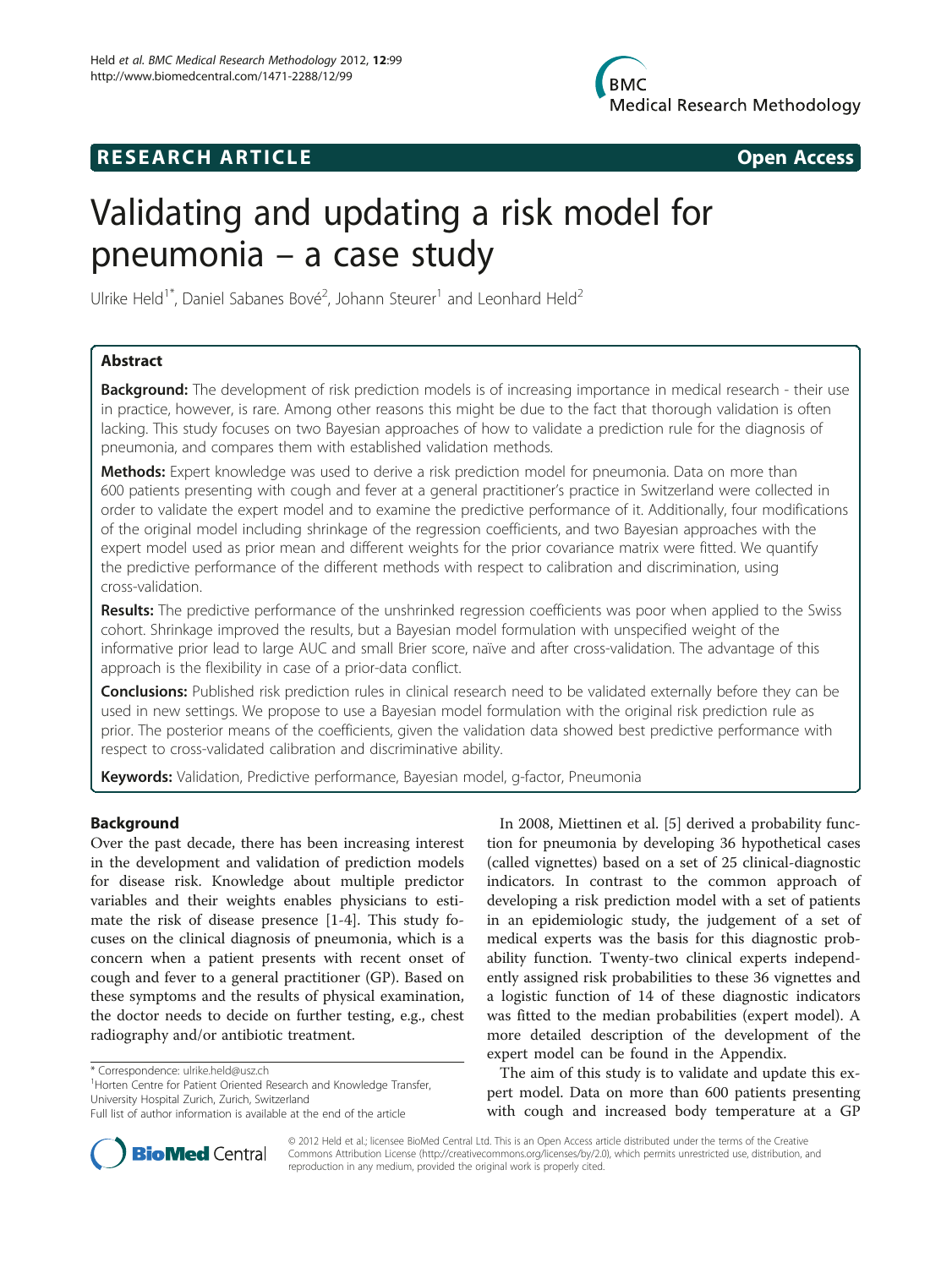practice in Switzerland were collected between 2006 and 2009 [\[6](#page-7-0)]. Information about all 14 clinical-diagnostic indicators identified by the expert panel was collected. In addition to that, the GP's diagnosis of pneumonia is confirmed through chest radiography by experienced radiologists, which serves as a reference standard.

We compare five different approaches to combine the results of the expert model with those of the Swiss cohort study. The predictive performance of the different approaches is measured with respect to discrimination, calibration and overall accuracy of prediction as measured by the Brier score. We assessed these quantities in a naïve way, and by leave-one-out cross validation.

# Methods

When a patient presented with fever and cough at a participating GP, he was asked to take part in this validation study (Swiss cohort). After obtaining written informed consent for participation data on the set of diagnostic indicators was assessed. These indicators included the following 14 variables: age, duration of new or worsened cough (days), maximum temperature, dyspnea, dyspnea at effort only, rigors, smoking (number of cigarettes per day), current temperature, signs of upper respiratory infection, prolonged expiration, percussion dullness, auscultation friction rub, auscultation diminished inspiration sound and auscultation abnormality breath sound. The expert model includes quadratic terms for four variables, while the other variables enter in a linear fashion [\[5](#page-7-0)]. The dependent variable in the Swiss cohort was pneumonia (yes/no) and the GP's diagnosis was confirmed through chest x-ray.

## Imputation of auscultation friction rub

A large number (46%) of observations were missing for the variable "auscultation friction rub" (AFR) in this cohort because the first version of the questionnaire accidently did not ask for this variable. We imputed the missing values of this indicator in the following way: we fitted a logistic regression model to the available observations of the binary variable AFR, including all predictors of the expert model. Based on this model, we obtained the predicted probabilities for the missing observations of AFR. In order to dichotomise these probabilities, we chose the cut-off at 0.16 to keep the overall prevalence of AFR at 5%.

#### Performance measures

We measure the predictive performance of the probability functions for pneumonia by their discriminative ability, calibration and overall accuracy of prediction. The discriminative ability of a risk model is typically measured by the area under the receiver operating characteristic curve (AUC). For prediction models that can

distinguish well between high and low risk patients, the AUC will be close to 1. For calibration, we visually assess how well the model-based probabilities for pneumonia agree with the observed outcomes.

When prediction models are applied to a new data set, the predicted probabilities are typically too extreme [\[7](#page-7-0)] and calibration plots with pointwise 95% confidence intervals can depict this problem. The calibration slope shows the amount of shrinkage needed for a model.

The Brier score (BS) is an overall measure of accuracy, as it is a combination measure of discrimination and calibration. The Brier score, or average prediction error is defined as follows:

$$
BS = \frac{1}{n} \sum_{i=1}^{n} (p_i - y_i)^2, i = 1, ..., n,
$$

with  $p_i$ : predicted probabilities by the model,  $y_i$ : observations (0 or 1), and n: number of observations. Models with smaller Brier score are to be preferred.

The Brier score has two different reference values. One depends on the prevalence  $\pi = \frac{1}{n} \sum_{i=1}^{n} y_i$  of the event (here pneumonia) in the study population. It is calculated by setting  $p_i = \pi$  for all i, so BS =  $\pi(1-\pi)$ . The other one corresponds to coin flipping, and it is calculated by setting  $p_i = 0.5$  for all i, so BS = 0.25. A useful prediction rule ought to have a Brier score smaller than 0.25 and ideally also smaller than  $π(1-π) ≤ 0.25$ . Bradley et al. [[8\]](#page-7-0) propose a method to estimate confidence intervals for Brier scores, which was used here.

# Description of the approaches

# Approach 1

We use the coefficients  $\beta_{\exp}$  given in the expert model by Miettinen et al., and apply them directly to the Swiss cohort to obtain the predicted pneumonia risk probabilities  $p = X \beta_{exp}$ , where X is the matrix of regressor variables of the Swiss cohort.

#### Approach 2

The coefficients of the expert model are likely subject to overfitting, as there were 25 diagnostic indicators originally under examination, but only 36 vignettes. To quantify the amount of overfitting, we determine the shrinkage factor by studying the calibration slope b when fitting the logistic regression model [\[9,10](#page-7-0), page 272]:

$$
\text{logit}(P(Y=1)) = a + b^*\text{logit}(p),
$$

where p is the vector of predicted probabilities. The slope b of the linear predictor defines the shrinkage factor. Well calibrated models have  $b \approx 1$ . Thus, we recalibrate the coefficients of the genuine expert model by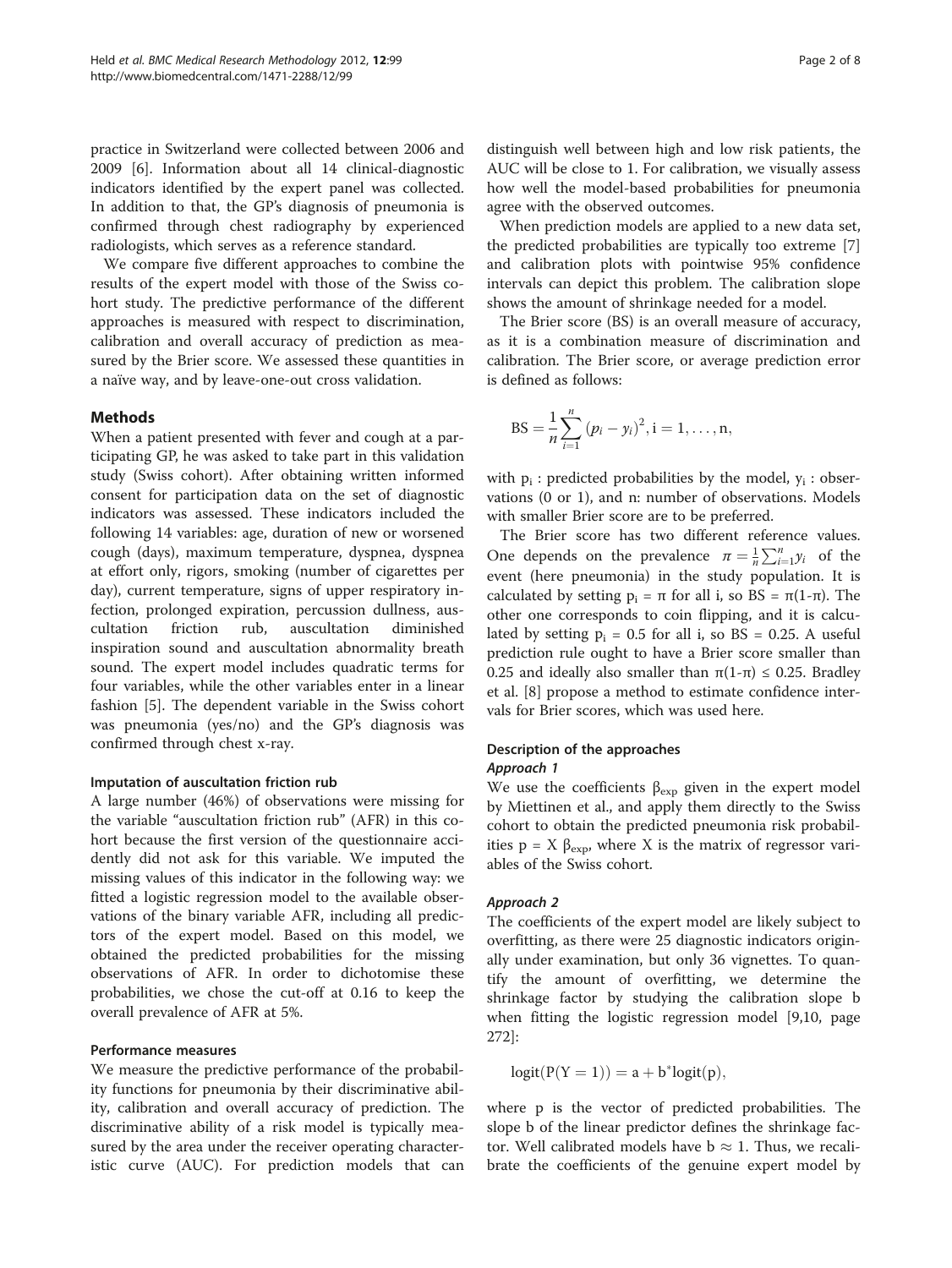multiplying them with the shrinkage factor (shrinkage after estimation).

#### Approach 3

An alternative to incorporate shrinkage is to use a Bayesian approach and to shrink the regression coefficients during estimation. We specify a Bayesian logistic regression model with an informative Gaussian prior distribution β ~ N( $\beta_{exp}$ ,  $\Sigma_{exp}$ ) for the regression parameter vector β, assuming that the prior mean  $β_{exp}$  are the coefficients from the expert model. We derive  $\Sigma_{\text{exp}}$  directly from Miettinen et al. paper in the following way:

$$
\sum_{\text{exp}} = \widehat{\sigma}^2 (X^T X)^{-1}, \text{ where } \widehat{\sigma}^2
$$

$$
= \frac{1}{m - p - 1} \sum_{i=1}^m (y_i - \widehat{y}_i)^2.
$$

There were m = 36 vignettes in the expert study.

We solve the model using integrated nested Laplace approximations (INLA), a recently developed approach to statistical inference for latent Gaussian Markov random field models [\[11](#page-7-0)]. An advantage of the INLA approach to Bayesian inference is its speed and its accurate approximations to the marginal posterior distributions of the hyper-parameters and latent variables. It also provides cross-validated predicted probabilities without the need to refit the data [[12\]](#page-7-0).

#### Approach 4

We can increase the flexibility of the Bayesian Approach 3 by introducing an additional unknown factor g in the prior covariance matrix:  $\beta \sim N(\beta_{exp}, g^* \Sigma_{exp})$ . We assume that the parameter g is a priori unknown, following a chi-squared distribution with one degree of freedom, thus having mean 1 and variance 2. Other choices are possible, of course. The parameter g is a measure for the prior-data conflict: the larger g is a posteriori, the larger is the discrepancy between the prior and the data, and the weight of the prior distribution on the posterior becomes small. The reference value  $g = 1$  corresponds to Approach 3 and no prior-data conflict. This extended Bayesian approach can also be fitted with INLA.

#### Approach 5

In this approach we ignore the prior knowledge derived from the expert model, and estimate the regression coefficients directly from the Swiss cohort. This means, we use the Swiss cohort for derivation and validation of the model. We introduce Approach 5 to show the complete spectrum from "only prior knowledge (Approach 1)" to "no prior knowledge (Approach 5)".

#### Cross validation

We compare the five approaches with respect to the estimated regression coefficients, AUC, calibration plots and Brier score in a naïve way. Additionally, we compute AUC and Brier score with leave-one-out cross validation for the Swiss cohort. Specifically, this means for Approach 2 that we repeat the estimation of the shrinkage factor n times, each time leaving out the i-th observation, subsequently applying the shrinkage factor estimated from the remaining n-1 observations to  $\beta_{exp}$  for the predicted probability for the omitted observation i. In this way we obtain a cross-validated vector of fitted values for each observation, and this is used for the calculation of AUC and the Brier score. In Approaches 3 and 4, INLA software directly allows calculation of cross-validated AUC and the Brier score, see Held et al. [[12\]](#page-7-0) for details. In Approach 5 we derived the crossvalidated results by fitting the model n times to n-1 observations, each time estimating the regression coefficients based on n-1 observations and predicting the i-th omitted observation.

All analyses were performed with R 2.14.2 [[13](#page-7-0)] and INLA [\[11](#page-7-0)].

#### Results

In the Swiss cohort study, data on 621 patients presenting with cough and elevated body temperature at their GP were collected. Of these 621 patients, 127 had radiographic signs of pneumonia ( $\pi = 20.5\%$ ). After imputation of the variable AFR, 490 patients had complete (or imputed) observations in all of the 14 predictor variables of the expert model. Details about the Swiss cohort data can be found elsewhere [\[6](#page-7-0)].

In Approach 1, the published coefficients of the genuine expert model were applied to the Swiss cohort data. The resulting AUC was 0.633 (95% CI: 0.567 − 0.695), showing that the discriminative ability of this approach is rather low. To answer the question whether the predicted probabilities correspond to the observed probabilities, Figure [1](#page-3-0) shows the calibration of the results. There turns out to be mis-calibration between the predicted and the observed risks, with underprediction in the range  $< 0.2$ , and overprediction  $> 0.2$  as one typically sees for overfitted original models . The Brier score of Approach 1 is 0.246 (0.219-0.272). It is larger than the prevalence based reference value of 0.163, but smaller than 0.250 from coin-flip. The cross-validated results are identical here since the expert model was simply applied to the Swiss cohort.

The mis-calibration of Approach 1 indicated the need for re-calibration and we obtained a uniform shrinkage factor when we fitted  $logit(P(Y = 1)) = a + b*logit(p)$  in Approach 2. We obtained the estimates  $a = -1.20$  and b = 0.11, indicating heavy shrinkage. The corresponding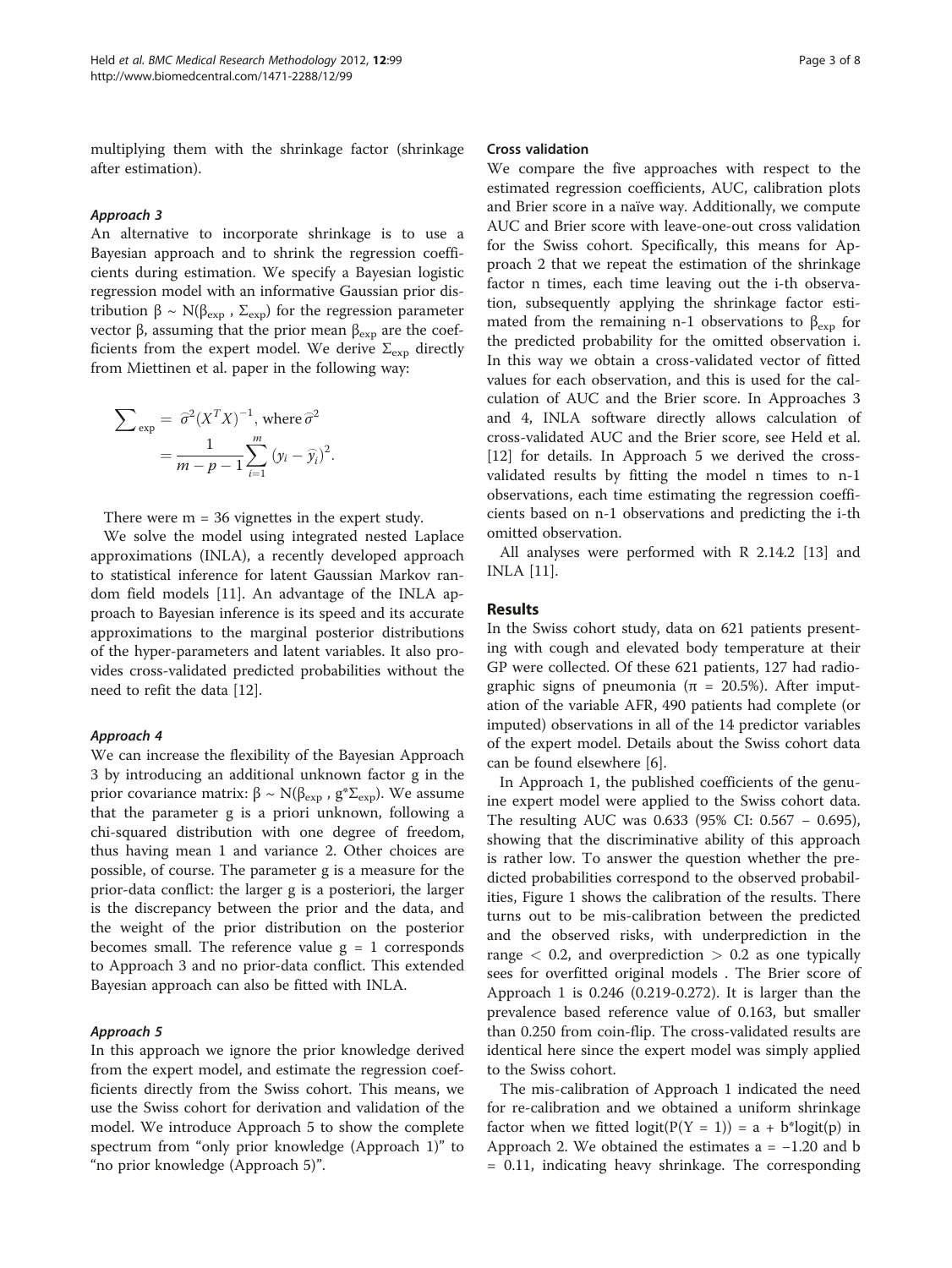<span id="page-3-0"></span>

AUC is not affected by re-calibration, but Figure 2 shows the improved agreement between predicted and observed risks of the re-calibrated expert model. The naïve Brier score for Approach 2 is 0.163. When we cross-validated the shrinkage factor of the regression coefficients, the resulting AUC was 0.616 (0.550-0.679) and the corresponding Brier score was 0.164 (0.143- 0.185). Figure [3](#page-4-0) shows the calibration plot for the crossvalidated and re-calibrated regression coefficients.

For Approach 3, the results of the expert model were used as prior distribution for the coefficients in a Bayesian framework. Using the estimated covariance matrix from the Miettinen et al. paper, the naïve AUC was 0.759, considerably larger than that of the previous two approaches. The Brier score of Approach 3 was 0.135, and thus smaller than both reference values. The cross validated AUC was 0.707 (0.644-0.763) and corresponding Brier score was 0.146 (0.126-0.167).

In Approach 4, where g scales the covariance matrix to allow for more flexibility, the AUC was 0.757, and the Brier score was 0.136, these values are comparable to those of Approach 3. The posterior mean of g was 0.79 (0.45-1.73), indicating no substantial prior-data conflict for this application. When we cross-validated the results, the AUC dropped to 0.707 (0.644-0.763) and the Brier score to 0.146 (0.126-0.166).

Finally, we applied Approach 5, ignoring the expert prediction model. Unsurprisingly, this lead to the largest

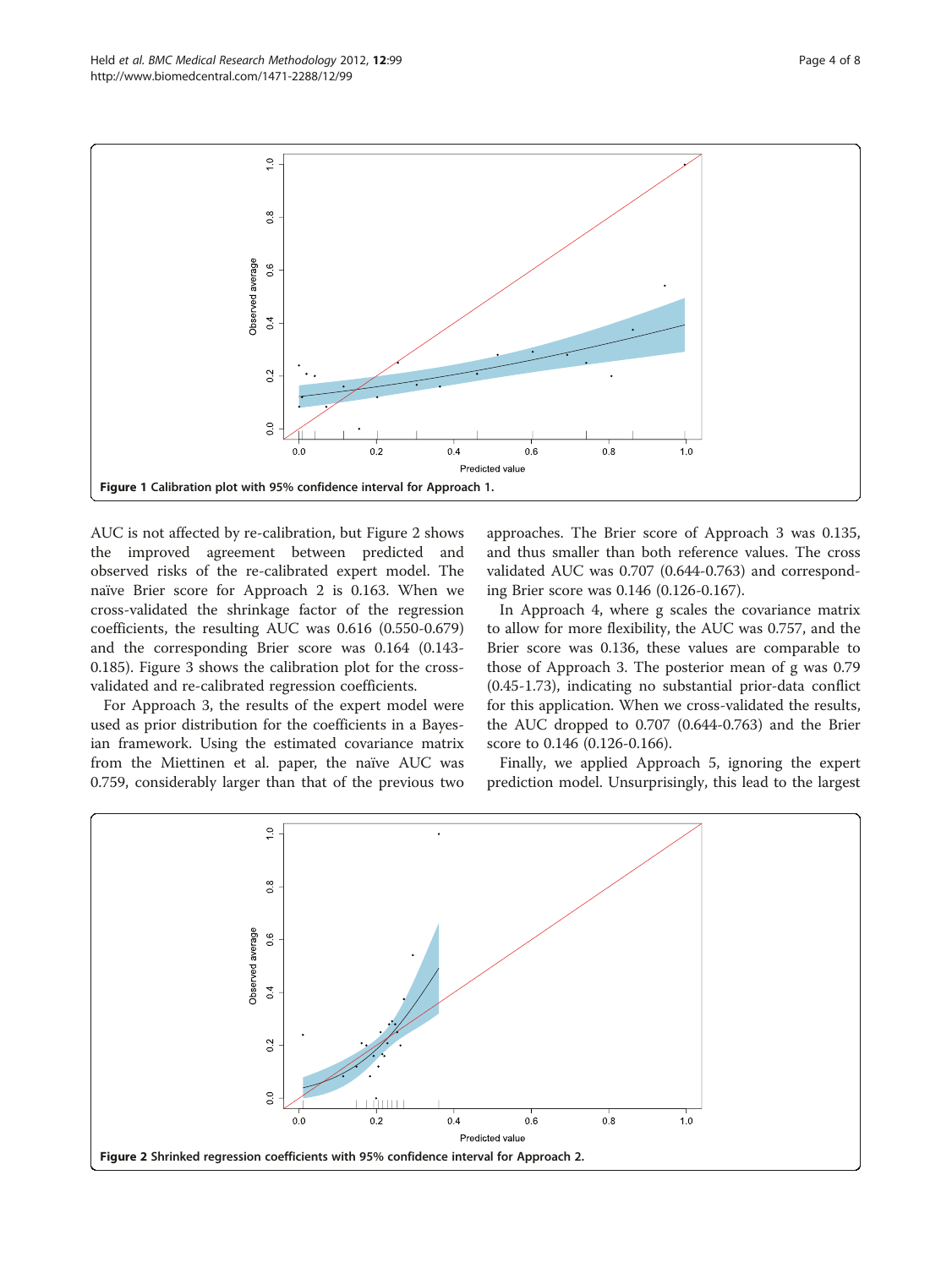<span id="page-4-0"></span>

naïve AUC of 0.765 and smallest Brier score of 0.134. However, the cross-validated results were worse, with AUC of only 0.695 (0.632-0.752) and BS of 0.149 (0.128- 0.171).

Naïve comparison of Approaches 1 through 5, ignoring the problem of over-fitting, shows that Approach 5 is the one with the largest AUC and smallest Brier score. With respect to the cross-validated results, we can see from a decrease in AUC and corresponding increase in Brier score that there is optimism for all approaches. However, Approaches 3 and 4 are the most preferable ones. Although Approaches 3 and 4 give very similar results for the combination of expert knowledge and new data, we prefer Approach 4 as it gives more flexibility in the case that there is more prior-data conflict. The predictive performance (AUC and Brier score, with 95% confidence intervals) of all five approaches, naïve and cross validated, is given in Table 1.

Table [2](#page-5-0) shows the regression coefficients of the most preferable Approach 4 compared to the original coefficients from the expert model (Approach 1) and the maximum likelihood results (Approach 5). The regression coefficients of Approaches 4 and 5 are relatively similar in contrast to those of Approach 1.

# **Discussion**

In this study, we validated a published risk prediction model for the presence of pneumonia. The genuine prediction model was based on expert opinion rather than on an epidemiologic study with real patient data. For this reason, we consider the expert model to be of very high quality. In this validation study, we used data of 490 complete (and imputed) cases of patients presenting with cough and elevated body temperature at their GP in Switzerland, with information on all variables of the expert model. We introduced five approaches, ranging over the whole spectrum whether or not to include the expert knowledge. We started with an approach based on prior knowledge from the expert model, concluding with an approach ignoring prior knowledge. Two of the approaches were Bayesian, one of them giving us the possibility to quantify the presence of a prior-data conflict. In a naïve comparison, ignoring the problem of over-fitting, we found that the approach ignoring the expert knowledge performed best on the Swiss cohort (Approach 5), i.e. it was the one with largest AUC and smallest Brier score. When the performance of the approaches was investigated in an out-of-sample prediction using leave-one-out cross-validation, however, the

Table 1 Naïve and cross-validated comparison of the predictive performance of the five approaches, with 95% confidence intervals

| Comparison      | <b>Statistic</b> | Approach 1             | Approach 2             | Approach 3             | Approach 4             | Approach 5             |
|-----------------|------------------|------------------------|------------------------|------------------------|------------------------|------------------------|
| Naïve           | AUC <sup>*</sup> | $0.633(0.567 - 0.695)$ | $0.633(0.567 - 0.695)$ | 0.759 (0.701-0.809)    | 0.757 (0.699-0.807)    | 0.765 (0.707-0.815)    |
|                 | $BS**$           | $0.246(0.219 - 0.272)$ | $0.163(0.142 - 0.183)$ | $0.135(0.116 - 0.154)$ | $0.136(0.116-0.155)$   | $0.134(0.114-0.154)$   |
| Cross validated | <b>AUC</b>       | $0.633(0.567 - 0.695)$ | $0.616(0.550 - 0.679)$ | $0.707(0.644 - 0.763)$ | 0.707 (0.644-0.763)    | 0.695 (0.632-0.752)    |
|                 | <b>BS</b>        | $0.246(0.219 - 0.272)$ | $0.164(0.143 - 0.185)$ | $0.146(0.126 - 0.167)$ | $0.146(0.126 - 0.166)$ | $0.149(0.128 - 0.171)$ |

 $*$  AUC = Area under the receiver operating characteristic curve,  $**$  BS = Brier score.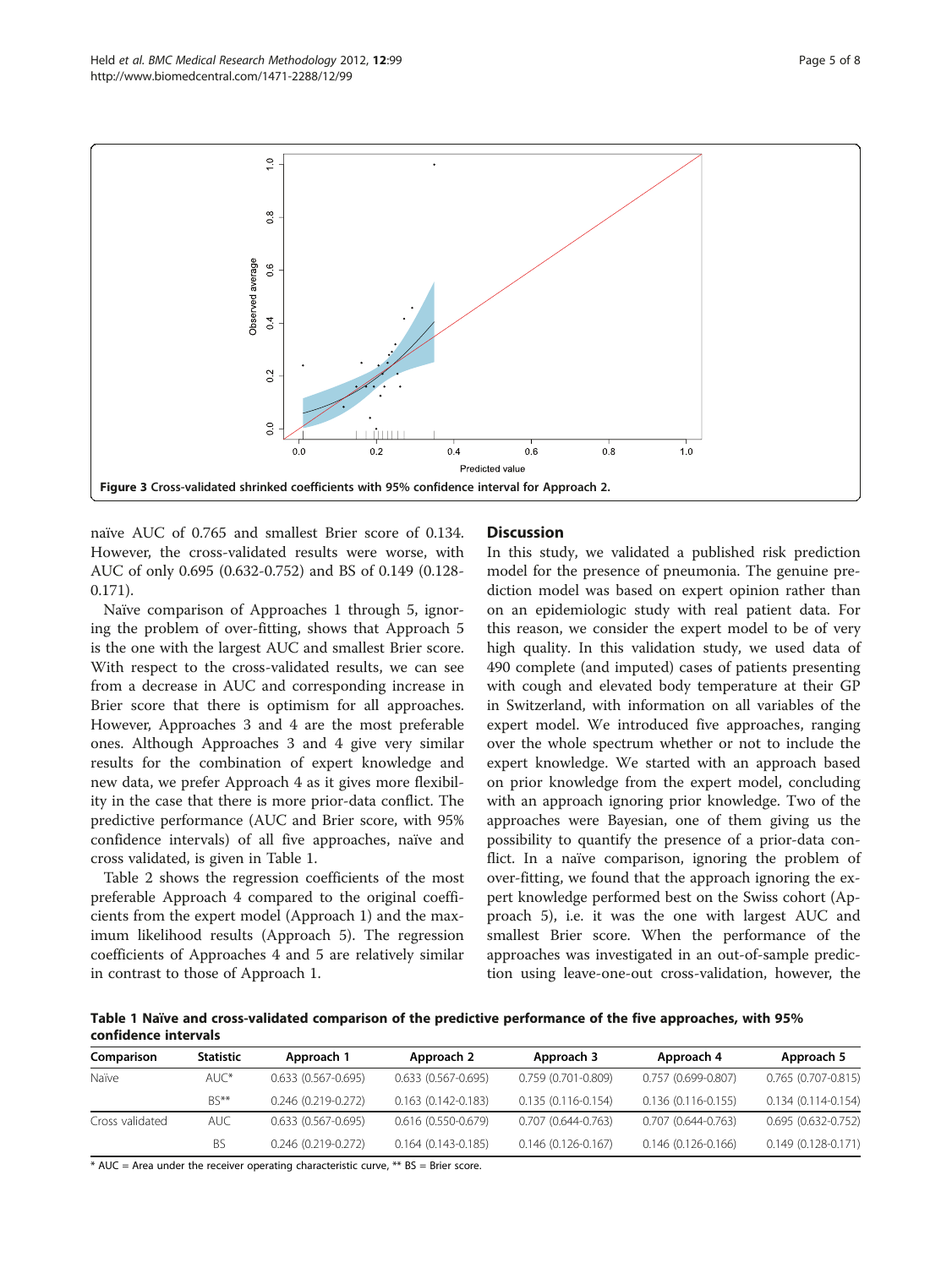| Variable                                     | Approach 1          | Approach 4 | Approach 5         |  |
|----------------------------------------------|---------------------|------------|--------------------|--|
|                                              | <b>Expert model</b> | Random g   | Maximum likelihood |  |
| Intercept                                    | $-79.19$            | $-37.50$   | $-36.31$           |  |
| Age                                          | $-0.0054$           | $-0.0017$  | $-0.0079$          |  |
| Duration of new/worsened cough               | 0.15                | 0.027      | 0.033              |  |
| Maximum temperature                          | 1.89                | 0.39       | 0.37               |  |
| Dyspnea                                      | $-1.34$             | 0.51       | 0.59               |  |
| Dyspnea at effort only                       | 2.63                | $-0.078$   | $-0.11$            |  |
| Rigors                                       | 0.52                | $-0.14$    | $-0.017$           |  |
| Number of cigarettes / day                   | 0.023               | 0.017      | 0.0054             |  |
| Current temperature                          | 0.14                | 0.54       | 0.53               |  |
| Signs of upper respiratory infection         | 1.23                | $-0.43$    | $-0.61$            |  |
| Prolonged expiration                         | $-1.40$             | 0.12       | 0.16               |  |
| Percussion dullness                          | 0.84                | 1.44       | 1.60               |  |
| Auscultation friction rub                    | 0.97                | 1.39       | 1.41               |  |
| Auscultation diminished insp. sound          | 0.41                | 0.69       | 0.44               |  |
| Auscultation abnormality breath sound        | 0.52                | 0.66       | 0.73               |  |
| $(Age - 45)^2$                               | 0.00017             | 0.00050    | 0.00058            |  |
| (Duration of cough $-10$ ) <sup>2</sup>      | $-0.00912$          | $-0.0010$  | $-0.00083$         |  |
| (Maximum temperature $-38.5$ ) <sup>2</sup>  | $-0.83$             | 0.057      | 0.046              |  |
| (Current temperature - $38.5$ ) <sup>2</sup> | $-0.33$             | 0.033      | 0.072              |  |

<span id="page-5-0"></span>

| Table 2 Estimated regression coefficients: original expert model (Approach 1) compared to Approaches 4 and 5 |  |  |  |  |
|--------------------------------------------------------------------------------------------------------------|--|--|--|--|
|--------------------------------------------------------------------------------------------------------------|--|--|--|--|

most favourable approaches were the two Bayesian approaches. The Bayesian model formulation with informative prior based on the expert knowledge and with a flexible prior weight of the expert knowledge lead to the most favourable results. In this analysis we found no prior-data conflict because the posterior mean of the gfactor was 0.79 and the 95% confidence interval includes 1. This means the prior weight is more or less unchanged, compared to the data having weight 1.

As the advantage of the flexibility in Approach 4 compared to Approach 3 is not clearly visible in this application, we conducted some additional simulation study by increasing the discrepancy between prior and data. In one scenario we divided the covariance matrix by five and in a second scenario we multiplied the prior vector with factors uniformly distributed on the interval [0.5;2]. We found that the effect of these changes on g was large: in the first scenario the posterior mean of g was 3.5, and in the second scenario it was even 14.5. So for applications in which the quality of the prior is questionable, the introduction of additional flexibility appears to be necessary.

#### Our findings in the context of existing evidence

The development of multi-variable clinical prediction rules has become rather popular in recent years [\[1](#page-7-0)], but unless there is evidence that they work well on other

patients than in those of the initial development set they should not be used in clinical practice [\[14](#page-7-0)]. Our study confirms that the amount of optimism is large when regression models are fit to a data set without validation. Especially when the sample size is small or the number of covariates is large, as is the case in the derivation set of our presented expert model, shrinkage is a serious problem [\[15,16](#page-7-0)]. Due to such a large variety of potential reasons for poor performance of prediction models, the reservations of clinicians to use them in routine clinical practice [[17-19\]](#page-7-0) is understandable. With the two Bayesian models, we proposed two alternative methods for the validation of over-fitted models that add transparency to the whole process. New or old data as prior can be used to improve the performance of the prediction model, but - when using Approach 4 - with the additional flexibility to down-weight this information if the observed data and the prior differ too much. Moreover by studying the g-factor we can learn about the influence of the prior, and whether it is useful in the specific application.

#### Strengths and limitations

The strength of our study is the availability and integration of data on all variables of the published prediction model in the majority of the patients. Moreover, the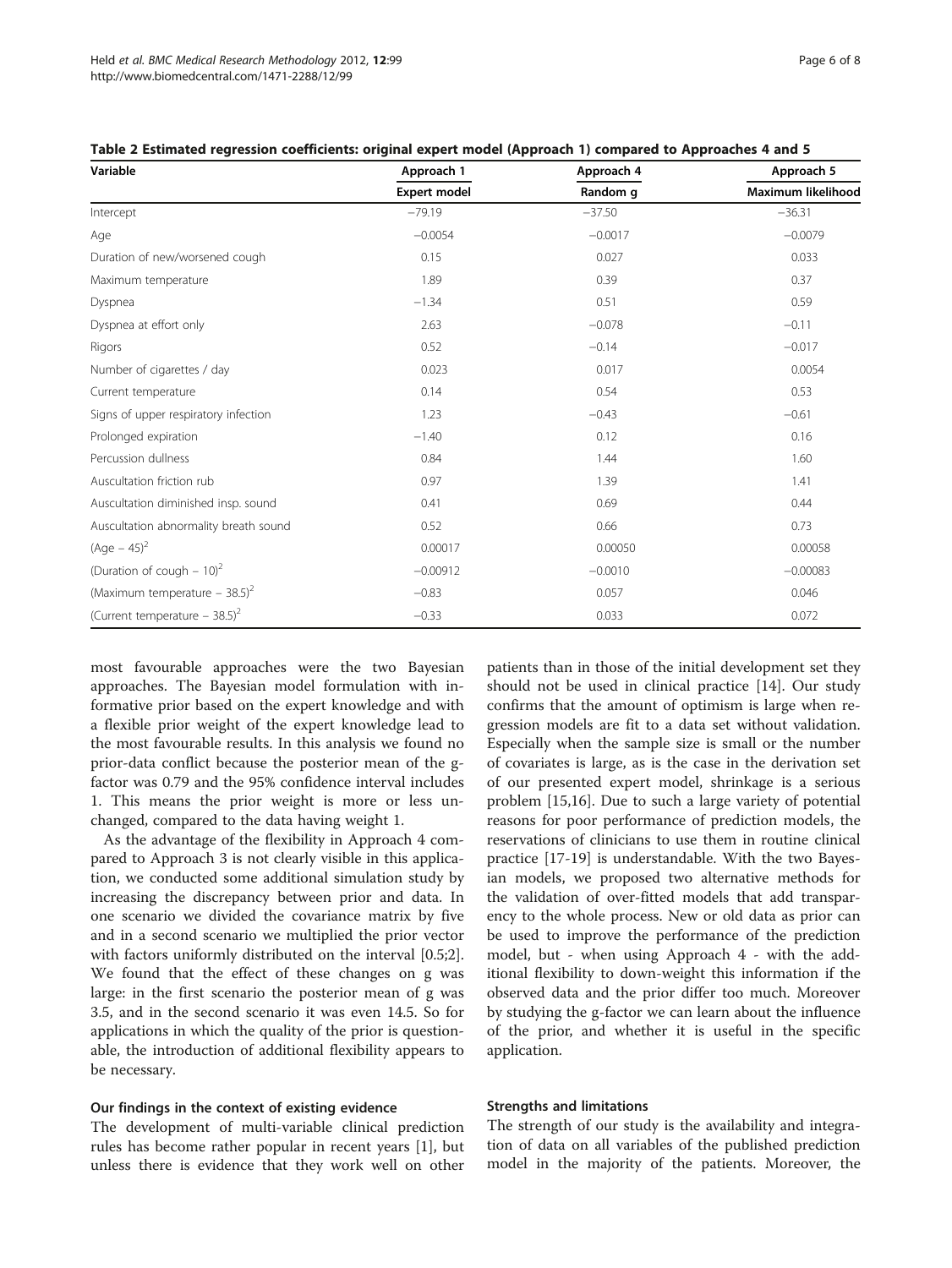collection of data in the Swiss cohort was guided by the intent to validate the risk model derived from the experts.

A limitation of this study is the discrepancy between pneumonia prevalence in the derivation and the validation data. The vignettes of the expert model were constructed with emphasis on low-probability cases, but the prevalence of pneumonia in the Swiss cohort was relatively high (20.5%), especially higher than one would expect in a GP setting where the prevalence ranges between 3% and 20% [[20](#page-7-0)]. This discrepancy makes it more difficult for the risk prediction rule to perform well, but we note that this inhomogeneity between derivation and validation population is a common problem in validation studies [[10\]](#page-7-0) [page 345].

We have not pursued further developments of Approach 5, as could be bootstrapping or related methods, in order to improve the performance of the model developed in the Swiss cohort in the cross-validation setting.

#### Implications for practice

We showed that the expert prediction model for pneumonia was mis-calibrated when applied to the Swiss cohort. The under-estimation of the true probability of pneumonia could – in the worst case – lead to a missed pneumonia case, with considerable potential for harm of the patient. In the other direction when a patient is falsely diagnosed with pneumonia he will be prescribed antibiotics, which has a negative implication not only for him but also for the health care system due to potential bacterial resistance and higher cost. We propose to use the adjusted regression coefficients for the prediction of pneumonia resulting from Approach 4, especially in settings with similar prevalence of pneumonia as in this one. The reduction of necessary chest x-rays could be a useful implication for practice.

#### Implications for research

Further studies should be undertaken in the evaluation of the prior-data conflict. It would be helpful for future research, to analyse factors influencing the magnitude of the prior-data conflict g. In the Bayesian framework, there is ongoing discussion about the choice of the prior distribution. Some statisticians believe that the use of non-informative priors is preferable, and to let the data speak for themselves. On the other hand, if prior information is available, it should clearly be used. By introducing the g-factor, the Bayesian model has the flexibility to down-weight the prior knowledge, indicating that there is a discrepancy between the derivation and the validation model.

#### Conclusions

Published risk prediction rules in clinical research need to be validated before they can be used in new settings. We propose to use a Bayesian model formulation with the original risk prediction rule as prior. The posterior means of the coefficients, given the validation data, and allowing for flexible weight of the original prediction rule, turn out to have largest discriminative ability, and lowest mis-calibration, measured by the AUC and the Brier score. When compared to the un-validated coefficients from the expert model, we found considerable differences.

## Appendix

#### Description of the probability function of pneumonia

Miettinen et al. [\[5](#page-7-0)] developed a probability function to address the concern of a clinical diagnosis of pneumonia when a patient presents with recent cough and fever at a general practitioner's practice. This probability function is based on expert knowledge rather than on an epidemiologic study. For this, a set of 36 hypothetical case presentations was specified and each member of a medical expert panel set the corresponding probability for pneumonia in each of these cases. The case presentations were based on a set of 25 diagnostic indicator variates. For each of the individual vignettes Miettinen et al. calculated a median probability over all 22 experts, and fitted a linear model of the diagnostic indicators to the logit of the median probabilities. Variates were excluded from the final probability function one at a time if they did not change the score value by more than  $\pm$  0.2 at most. The resulting final probability function is based on a set of 14 different variables, with four of them entering in a quadratic form. The estimated coefficients of this final probability function are given in Table [2](#page-5-0).

#### Competing interests

Financial competing interests

- In the past five years have you received reimbursements, fees, funding, or salary from an organization that may in any way gain or lose financially from the publication of this manuscript, either now or in the future? Is such an organization financing this manuscript (including the article-processing charge)? If so, please specify.

- Do you hold any stocks or shares in an organization that may in any way gain or lose financially from the publication of this manuscript, either now or in the future? If so, please specify.

UH, DSB, JS, LH: none declared.

- Do you hold or are you currently applying for any patents relating to the content of the manuscript? Have you received reimbursements, fees, funding, or salary from an organization that holds or has applied for patents relating to the content of the manuscript? If so, please specify. UH, DSB, JS, LH: none declared.

- Do you have any other financial competing interests? If so, please specify. UH, DSB, JS, LH: none declared.

Non-financial competing interests

- Are there any non-financial competing interests (political, personal, religious, ideological, academic, intellectual, commercial or any other) to declare in relation to this manuscript? If so, please specify. UH, DSB, JS, LH: none declared.

UH, DSB, JS, LH: none declared.